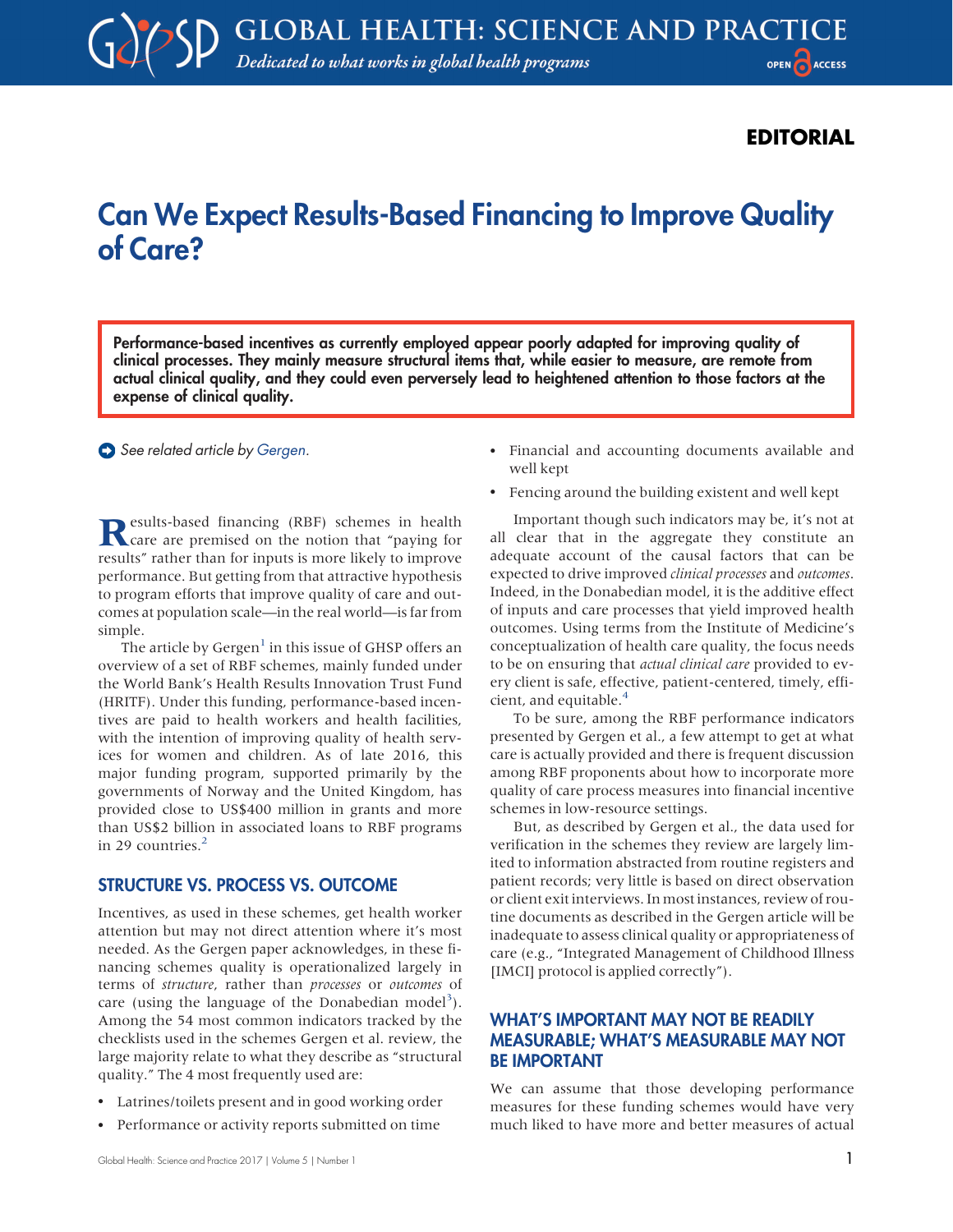Unlike tracking of service volume, clinical quality of care tends to be difficult to measure.

quality of care. Unlike tracking of service volume, however, clinical quality of care tends to be difficult to measure. This challenge is particularly acute in low-resource settings where primary patient data are often absent (e.g., lack of standardized patient records, stock-outs of registers) and routine health information systems often include few quality of care clinical process and health outcome measures. Concomitantly trying to measure quality of care while building health information systems capable of measuring quality is a common challenge faced by programs implementing quality improvement and financial incentive schemes alike.

But if we are seeking to incentivize based on measures of performance, unless we use measures that closely approximate what we're most interested in influencing, we risk misdirecting effort toward factors that are less likely to contribute to improvements on meaningful endpoints and away from potentially more important unmeasured factors.

#### THE FULL SET OF CONDITIONS REQUIRED FOR IMPROVED OUTCOMES

Moving back a step on the causal chain from the process of clinical care, we have a set of conditions that need to be met if appropriate, quality care is to be provided for every client every time. This has been referred to as "implementation strength."<sup>[5](#page-2-4)</sup> One simple way to think about the immediate proximal set of such factors is to remember the acronym ACME; for a specific service to be delivered such that it produces its desired benefit, systems need to be functional such that health workers are:

In order to provide quality care, health workers need to be available, capable, motivated, and enabled.

- Available to those needing the service
- Capable, i.e., have the knowledge and skills required for that particular service
- Motivated to provide the service
- Enabled, i.e., have the necessary infrastructure, equipment, drugs, and other supplies

Not all of this will be easily measurable, but any scheme aiming to bring about improved individual- and population-level health outcomes must seriously come to grips with the conditions that need to be satisfied to achieve such improvements.

#### PERFORMANCE: THE REAL THING OR ONLY THE APPEARANCE?

For RBF schemes to be effective, those designing and delivering them need to be clear-eyed about

what behaviors they are actually incentivizing. Like measurement of quality, rigorous, independent verification can be difficult and costly. But without such verification, it is not possible to know whether these schemes are, in fact, contributing to improved quality of care. In the absence of clear evidence for the effect of financial incentives on improved quality of care and health outcomes in low-resource settings,<sup>[6](#page-2-5)</sup> it is more important than ever to pursue rigorous assessments of the effect and costs of implementing such schemes.

Incentive schemes risk rewarding the mere appearance of improved performance. It is not clear that implementation of these schemes has been accompanied by adequate safeguards against complicity, for example, between those in the health facility being incentivized and their peerreviewers.

#### WHAT'S MISSING FROM THIS PICTURE?

On finishing the Gergen article, the reader may be left wondering:

- Why should one believe that incentivizing primarily structural factors will necessarily lead to improvement in clinical processes or outcomes?
- Even if there were an impact on quality or outcomes, to what extent would it prove feasible to replicate and sustain such results at scale?
- Implemented at scale, strong data validation mechanisms (like the rigorous impact evaluations done when these schemes were first piloted $^7$ ) would be difficult to sustain. In the absence of such strong validation, won't there be a tendency to try to game the system since maintaining the appearance of good performance will often be easier than producing the real thing?
- For improving quality, what is more likely to be effective: (1) data use within the health facility for directing problem solving, or (2) documenting and reporting data to submit elsewhere, serving as a basis for an incentive calculation? Or both? How compatible are these 2 approaches to improving performance?
- How consistent are performance-based incentives, as used in these schemes, with known best practices in the quality improvement field? $8$

In fairness, RBF schemes are typically not just about quality improvement; they are concerned